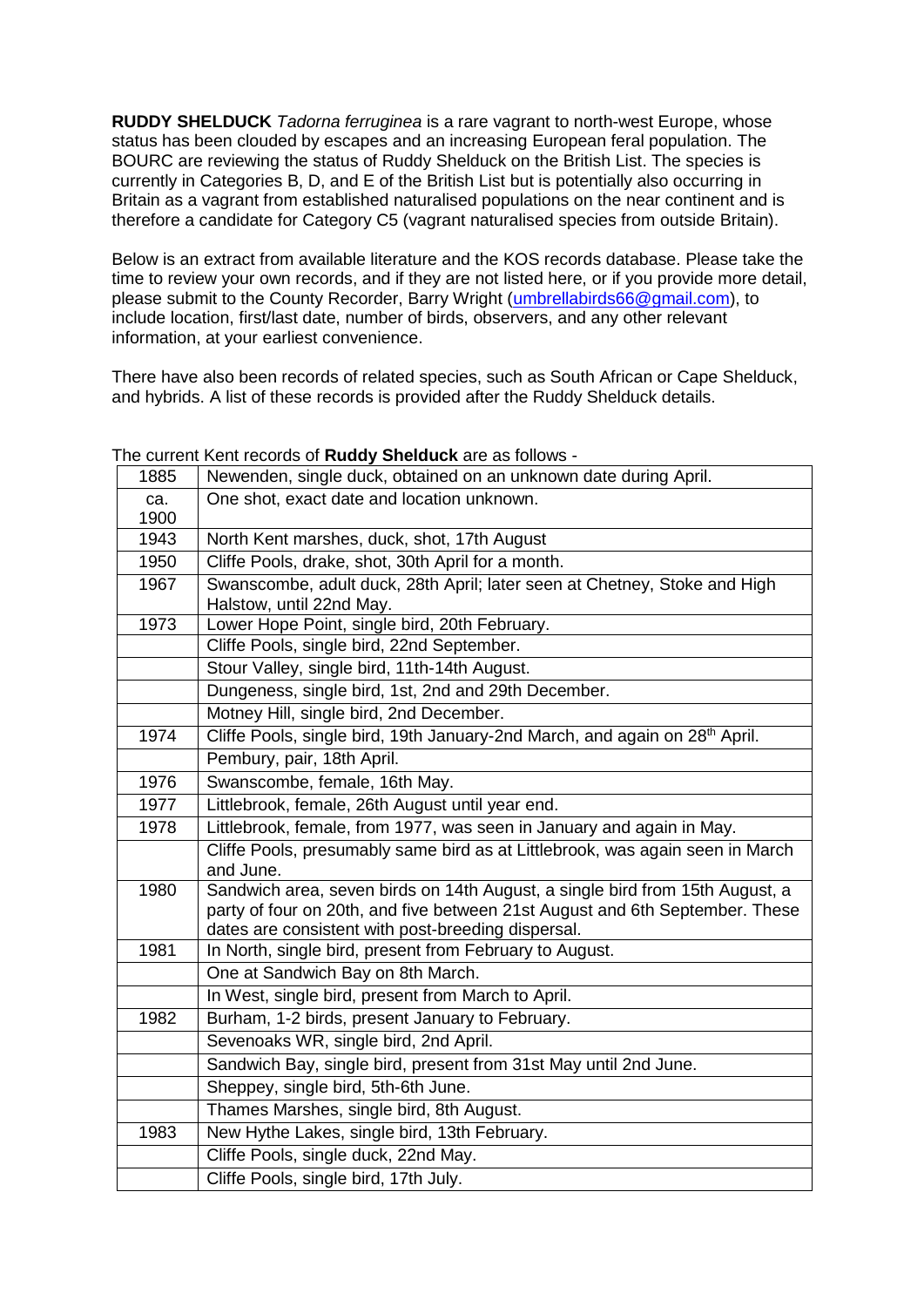|      | Sevenoaks WR, single bird, 29th August until 13th October.                                                               |
|------|--------------------------------------------------------------------------------------------------------------------------|
| 1985 | Minnis Bay, two birds flew west, 15th January, may have been birds displaced                                             |
|      | from the feral population in Holland due to severe weather.                                                              |
|      | Richborough, single bird, 26th-28th January.                                                                             |
|      | Elmley, single bird, 23rd June until 20th July.                                                                          |
| 1986 | Bough Beech, single bird, 24th October until year end.                                                                   |
|      | Elmley, single bird, 25th October.                                                                                       |
|      | Sevenoaks WR, single bird, 26th October.                                                                                 |
|      | Tonbridge, single bird, 7th November.                                                                                    |
| 1987 | Bough Beech, female, present throughout the year, also being seen                                                        |
|      | infrequently at Hayesden and Sevenoaks WR.                                                                               |
|      | Conningbrook pits, single bird, 14th August.                                                                             |
|      | Elmley, single bird, present throughout October to December.                                                             |
|      | Kingsnorth, two birds flew south, 8th December.                                                                          |
| 1988 | North, single bird at two sites, several dates throughout the year.                                                      |
|      | East, single bird, several dates throughout the year.                                                                    |
|      | West, single bird, several dates throughout the year.                                                                    |
| 1989 | Bough Beech, a pair were present on 17th August.<br>Yantlet, a pair present from 20th-28th August.                       |
|      |                                                                                                                          |
|      | Yantlet, single duck, 5th November.                                                                                      |
|      | Egypt Bay, single bird, 17th November.                                                                                   |
| 1990 | Motney Hill, single bird, 18th November.<br>Reculver, single bird, 16th April.                                           |
|      |                                                                                                                          |
|      | Cliffe Pools, two birds, 3rd August.                                                                                     |
|      | Dungeness, single bird, 21st-24th August, with a second present on 23rd.<br>Dartford Marshes, single bird, 8th December. |
| 1991 | Elmley, single bird, 4th August.                                                                                         |
|      | Elmley, single bird, 10th November.                                                                                      |
|      | Capel Fleet, single bird, 26th October, may have been same as Elmley bird.                                               |
|      | Elmley RSPB, single duck, 10th November.                                                                                 |
| 1992 | Bough Beech, single bird, 30th March.                                                                                    |
|      | Cliffe Pools, single bird, 10th April.                                                                                   |
|      | Reculver, three birds flew west, 14th August.                                                                            |
|      | Funton Creek, single bird, 29th November and 5th December.                                                               |
| 1993 | Ham Fen, single duck, 24th-27th July.                                                                                    |
| 1994 | Dungeness RSPB, three birds, 29th and 31st August, were seen again flying                                                |
|      | east off Dungeness point later again on 31st.                                                                            |
|      | Elmley, two birds, 3rd-26th September, was joined by third bird from the 23rd.                                           |
|      | Swale NNR, at least two birds, on 5th, 9th-11th, and 20th September.                                                     |
|      | Sandwich Bay, two birds flew north, 9th September.                                                                       |
|      | St. Margaret's, three birds, 24th September.                                                                             |
| 1995 | Sandwich Bay, single bird, 10th July.                                                                                    |
|      | Pegwell Bay, single bird, 17th September.                                                                                |
|      | Ham Road pits, Faversham, single bird, 21st September.                                                                   |
|      | Funton Creek, single bird, 30th September.                                                                               |
| 1996 | ARC pits, four birds, 2nd August.                                                                                        |
|      | Pegwell Bay, two birds, 26th October.                                                                                    |
| 1997 | Swanscombe Marsh, single duck, 1st January.                                                                              |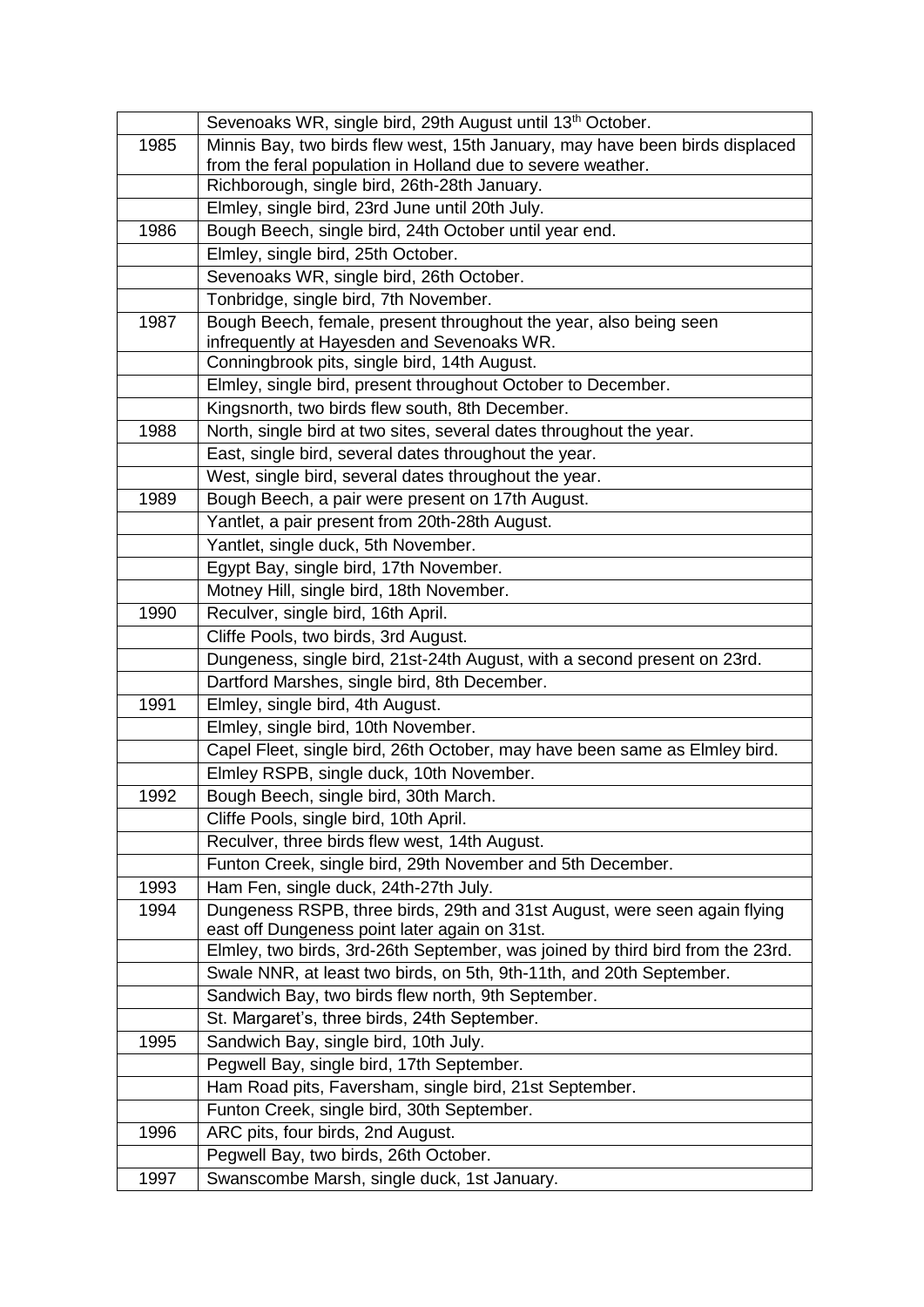|      | Stoke Fleet, single bird, 20th July.                                                                                                               |
|------|----------------------------------------------------------------------------------------------------------------------------------------------------|
|      | St. Mary's Bay/Coombe Bay, single bird, 3rd-25th August.                                                                                           |
|      | Yantlet Creek, two birds, probably those from Stoke Fleet and St. Mary's<br>Bay/Coombe Bay, 5th August.                                            |
|      | Stodmarsh, Chetney, Funton Creek, Shellness/South Swale and Cliffe Pools,<br>seven birds moved between sites, from 16th August and 20th September. |
|      | Oare Marshes, three birds, 18th November.                                                                                                          |
|      | South Swale/Harty Ferry, one or two birds, probably same as Oare Marshes                                                                           |
|      | birds, between 22nd November and the year end.                                                                                                     |
| 1998 | Swale, single bird, presumed same as Oare Marshes and South Swale/Harty<br>Ferry from 1997, present during the first half of the year.             |
|      | Swale NNR, two birds, probably same as Oare Marshes and South<br>Swale/Harty Ferry from 1997, 23rd April.                                          |
|      | Chetney Marshes, two birds, 12th May.                                                                                                              |
|      | Oare Marshes, South Swale NNR, and Elmley RSPB, four birds, 12th-14th<br>August.                                                                   |
|      | Scotney Court GP, single bird, 6th April.                                                                                                          |
|      | Stoke Lagoon, four birds, presumably the same as Oare Marshes, 15th-16th                                                                           |
|      | August.                                                                                                                                            |
|      | Grain Marshes, two, 31st August, and said to be regular there in 1998.                                                                             |
|      | Sandwich Bay, one bird, 16th-21st November, with a second bird on 17th only.                                                                       |
| 1999 | Swale NNR, single bird, 14th June.                                                                                                                 |
|      | Chetney Marshes, two birds, 18th July.                                                                                                             |
|      | Grove Ferry, four birds flew south-east, 7th August.                                                                                               |
|      | ARC pits, three drakes, 23rd October.                                                                                                              |
| 2000 | Funton Creek, two birds, between 6th August and 13th September.                                                                                    |
|      | Chetney Marshes, two birds, 13th September, the same as those at Funton<br>Creek.                                                                  |
| 2001 | Cliffe Pools, three birds, 3rd July.                                                                                                               |
| 2002 | Grove Ferry, immature bird, 7th May.                                                                                                               |
|      | South Swale NR, immature bird, presumed to be same bird as Grove Ferry,<br>10th May.                                                               |
|      | Cliffe Pools, second-year bird, 7th-20th June.                                                                                                     |
|      | Elmley RSPB, single bird, 17th August.                                                                                                             |
|      | Conyer, single bird, probably same as Elmley bird, 8th September.                                                                                  |
|      | Funton Creek, single bird, probably same as Elmley bird, 14th September.                                                                           |
| 2003 | Chetney Marshes, single bird, 7th March.                                                                                                           |
|      | Iwade, single bird, 26th April.                                                                                                                    |
|      | Funton Creek/Chetney Marshes, single bird, 30th-31st October.                                                                                      |
| 2004 | South Medway, single bird, 15th January.                                                                                                           |
|      | Elmley RSPB, single drake, 24th July.                                                                                                              |
| 2005 | Eastwell Park, Ashford, single bird, 10th-12th July, and again on 15th August.                                                                     |
|      | Dungeness area, single bird wandered widely, 20th-24th August.                                                                                     |
|      | Pegwell Bay, two birds flew in off the sea before flying south, 14th September.                                                                    |
| 2006 | Allhallows, single duck flew north-west, 2nd May.                                                                                                  |
|      | Scotney Court GP, two birds, 26th August, and again on 1st September.                                                                              |
|      | Dungeness RSPB, two, presumably the Scotney Court GP birds, 5th<br>September.                                                                      |
| 2007 | Singleton Lake, Ashford, single bird, 15th July until 11 <sup>th</sup> August, with two there<br>on 27th July.                                     |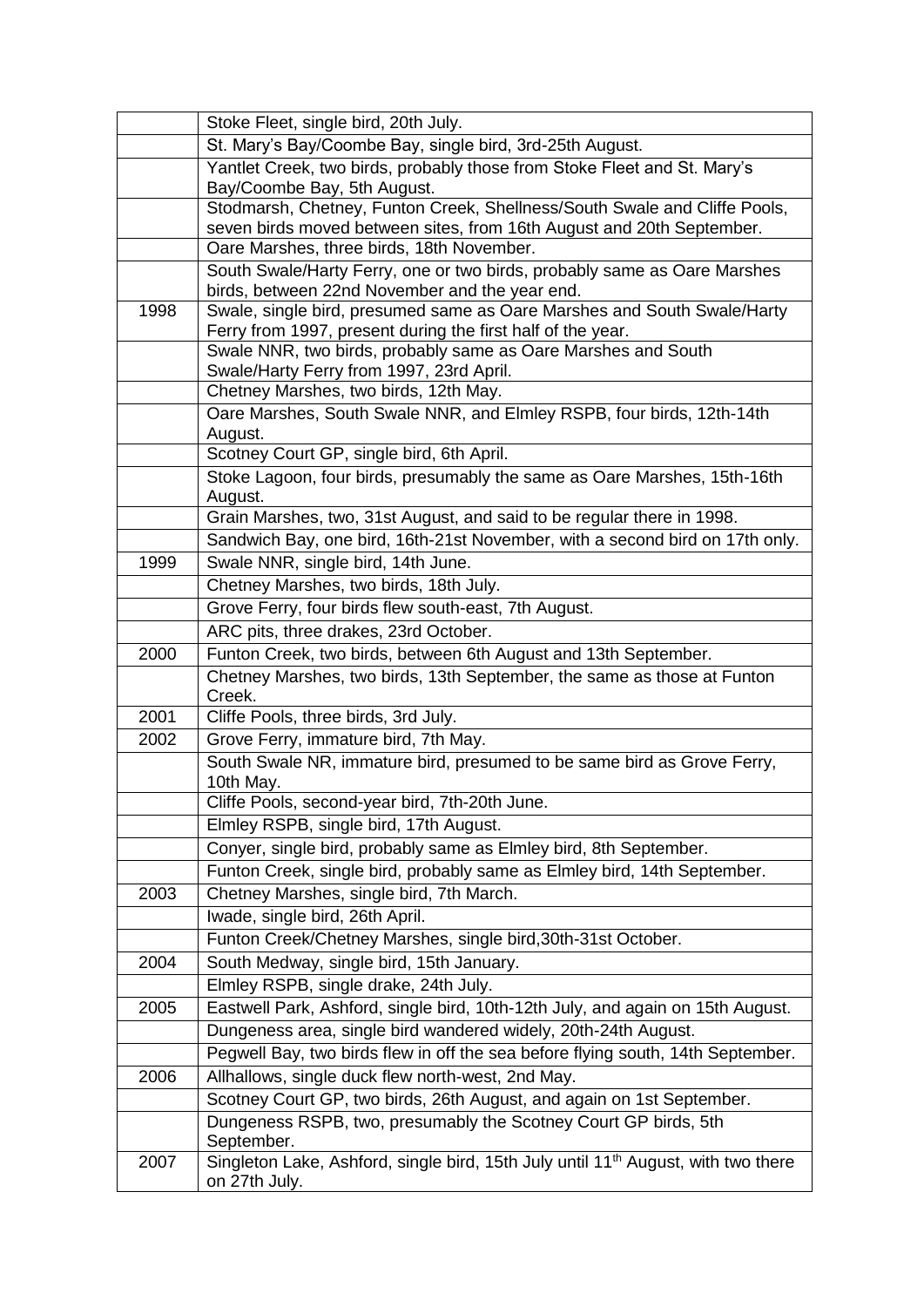| 2008 | Cliffe Pools, single bird, 26th July until 2nd September.                                                    |
|------|--------------------------------------------------------------------------------------------------------------|
| 2009 | Dungeness BO, three birds flew west, 29th November.                                                          |
| 2010 | Elmley RSPB, single bird, 18th July.                                                                         |
|      | Wouldham, three birds flew south along Medway, 2nd September.                                                |
|      | Oare Marshes, single duck, 3rd-6th September.                                                                |
| 2011 | Chetney Marshes, single bird, 17th April.                                                                    |
|      | Bough Beech, three birds, 1st September.                                                                     |
|      | Eastborough, single bird, 16th October.                                                                      |
|      | Stoke Lagoon, single bird, 26th December.                                                                    |
| 2012 | Yantlet Creek, single bird, from Stoke Lagoon 2011, until 16th January.                                      |
|      | Swale, up to three birds, 1st-27th January.                                                                  |
|      | Eastwell Park, Ashford, single bird, 30th September until 27th October.                                      |
|      | Swale, two birds, 13th-15th November.                                                                        |
| 2013 | Cliffe Pools, two birds, 6th-10th August.                                                                    |
|      | Scotney Court GP, two birds, perhaps those first seen at Cliffe Pools, present                               |
|      | from 22nd August until 17th October.                                                                         |
|      | Dungeness RSPB, the two Scotney Court GP birds, were seen on three dates<br>between 21st and 28th September. |
| 2014 | Scotney Court GP, single bird on several dates during January.                                               |
|      | Chetney Marshes, single bird, 20th April.                                                                    |
|      | Lade Pits, two birds, 16th August.                                                                           |
|      | Scotney Court GP, single bird, 16th-17th August.                                                             |
|      | Scotney Court GP, nine birds, 18th August.                                                                   |
| 2015 | Dungeness RSPB, two birds, 17th July.                                                                        |
|      | Murston Pits, two birds, 19th August.                                                                        |
|      | Harty Marshes, two birds, presumably the same as Murston, 5th September.                                     |
| 2016 | Oare Marshes, six birds, 2nd August.                                                                         |
|      | Kingsdown and Sandwich Bay, six birds, presumably the same as Oare                                           |
|      | Marshes, 3rd August with two remaining at Sandwich Bay until 21st August                                     |
|      | when briefly joined by a third bird.                                                                         |
|      | Conyer, single bird, 18th-29th August.                                                                       |
|      | Elmley NNR, single bird, 3rd November.                                                                       |
| 2017 | Cliffe Pools, single bird, 19th June.                                                                        |
|      | Cliffe Pools, four birds, 15th July.                                                                         |
|      | Dungeness area, single bird, 17th July.                                                                      |
|      | Dungeness area, single bird, 14th August.                                                                    |
|      | Murston Pits, single bird, 3rd September.                                                                    |
| 2018 | Bough Beech, two birds, 14th March.                                                                          |
| 2019 | Cliffe Pools, single duck, 21st June and 7th-8th July.                                                       |
| 2020 | Oare Marshes, female, 20th March.                                                                            |
|      | Sandwich Bay, female, 24th-31st March, presumed to be same as Oare<br>Marshes.                               |
|      | Pegwell Bay, female, 15th April; presumed to be same as Oare and Sandwich                                    |
|      | Bay.                                                                                                         |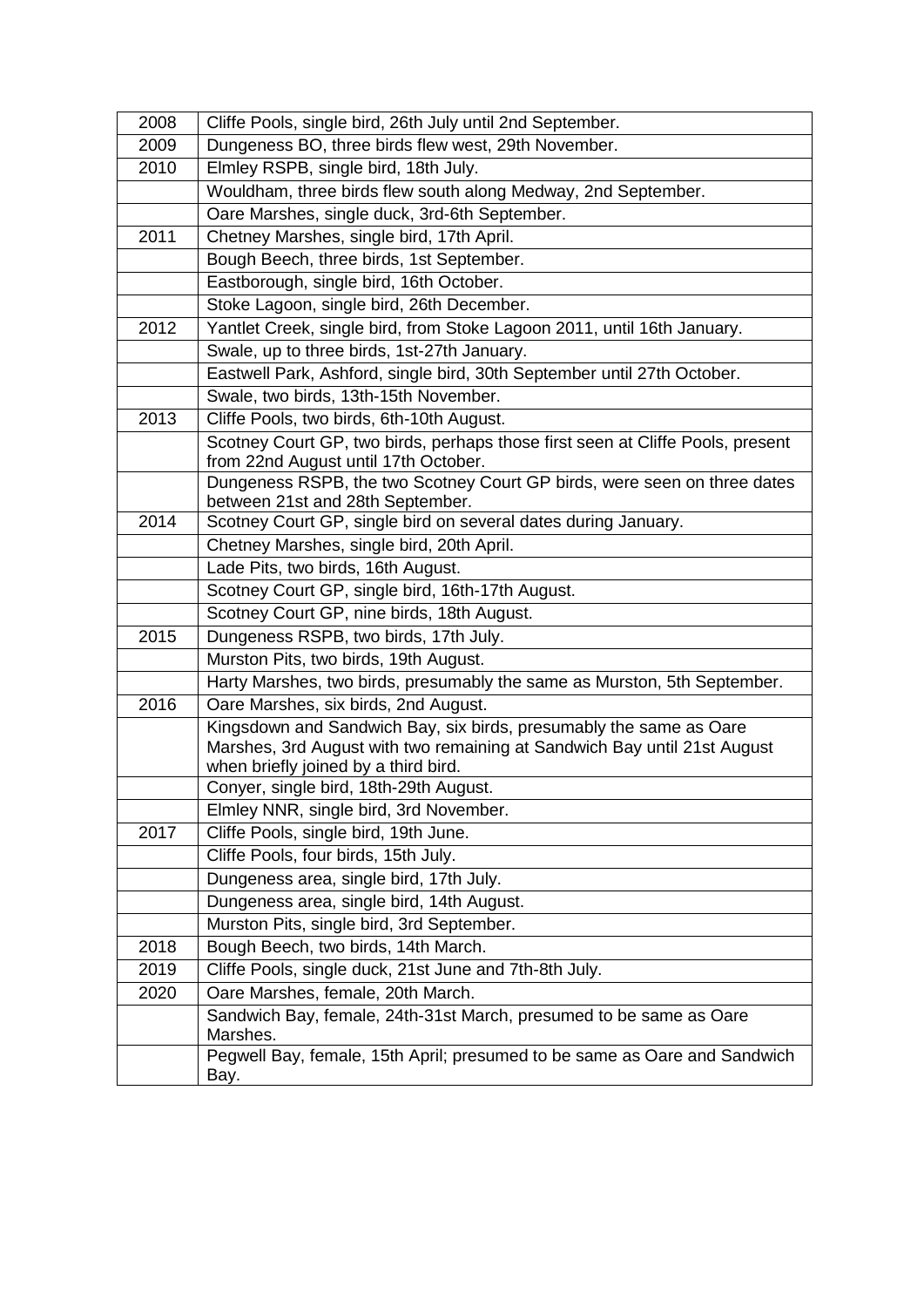# **Kent records of related species and hybrids**

| Australian or Paradise (New Zealand) Shelduck Tagorna tagornoldes/variegata |                               |
|-----------------------------------------------------------------------------|-------------------------------|
| 1986                                                                        | Sevenoaks, one, 4th-5th July. |
| 1987                                                                        | Westbere, two, 4th March.     |

# **Australian or Paradise (New Zealand) Shelduck** *Tadorna tadornoides/variegata*

## **South African (Cape) Shelduck** *Tadorna cana*

| 1944 | East Kent, female, shot, 13th November                                     |
|------|----------------------------------------------------------------------------|
| 1971 | Dungeness, two, 24th August-14th September                                 |
| 1977 | Bough Beech reservoir, nine, 26th July, with two remaining on the 27th.    |
|      | Westbere, pair, 6th September, with female present throughout October.     |
| 1980 | Cliffe, up to two, "one or two at Cliffe or Elmley" during 16th August-8th |
|      | December.                                                                  |
|      | Elmley, up to two, "one or two at Cliffe or Elmley" during 16th August-8th |
|      | December.                                                                  |
| 1982 | Sandwich Bay, one, 8th February.                                           |
|      | Elmley, one, 24th November.                                                |
| 1985 | Sandwich Bay, one, 19th January-28th February.                             |
|      | Reculver, one, 2nd February, presumed to be the same as at Sandwich Bay.   |
| 1989 | Scotney Court GP, one, 21st October.                                       |
| 1990 | Bough Beech reservoir, one, 7th November.                                  |
| 2001 | Higham Bight, one, 22nd May.                                               |
| 2004 | Dungeness, one, 24th April, seen on RSPB Reserve and at Observatory.       |
|      | Oare Marshes, one, 23rd May.                                               |
|      | Grove Ferry, one, 8th August and (presumed same) 1st September.            |
| 2005 | Dungeness, four, 14th September, on RSPB Reserve.                          |
| 2006 | Bough Beech reservoir, male, 22nd June.                                    |
|      |                                                                            |

# **Hybrid – Ruddy Shelduck x unknown**

| 2012 | Cliffe, one, 25th June: odd head pattern was assumed to indicate |
|------|------------------------------------------------------------------|
|      | hybridisation.                                                   |

## **Hybrid – Ruddy Shelduck x South African Shelduck**

| 1977 | Stonar Lake, one, 14th-21st November.  |
|------|----------------------------------------|
| 1983 | Cliffe, two, second half of September. |
|      |                                        |

#### **Hybrid – Common Shelduck x South African Shelduck**

| 1983 | Cliffe, two, second half of September.                                    |
|------|---------------------------------------------------------------------------|
| 2005 | Dungeness, eight, juveniles on ARC Pit thought to be this hybrid.         |
| 2006 | Dungeness, seven, juveniles on ARC Pit.                                   |
| 2012 | Wouldham, one, seen in March, May and June.                               |
| 2013 | Wouldham, one, 3rd February.                                              |
| 2014 | Medway (presumably Wouldham), one, seen in January and February.          |
| 2015 | Wouldham, one, 18th June; paired with Common Shelduck, with ten ducklings |
|      | following.                                                                |
| 2017 | Wouldham, one, occasionally present 21st January-27th April. This bird    |
|      | published in the KBR as Ruddy Shelduck but assumed to be the hybrid from  |
|      | previous years.                                                           |
| 2018 | Wouldham, one, 29th April and 28th May.                                   |